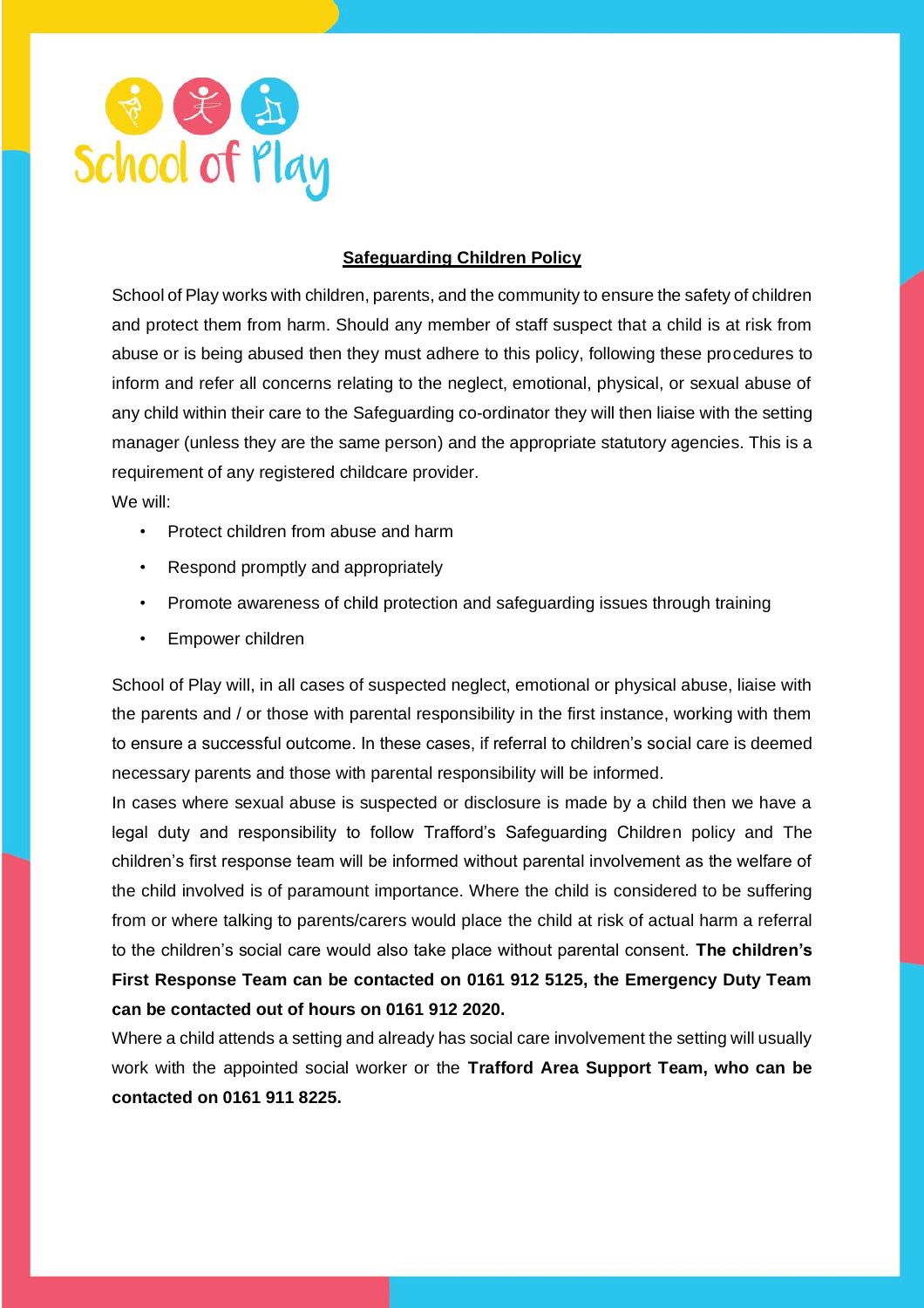

Forms of abuse include :-

**Physical Abuse** happens when a child is deliberately hurt, causing injuries such as cuts, bruises, burns and broken bones. It can involve hitting, kicking, shaking, throwing, poisoning, burning, or suffocating.

**Neglect** is the ongoing failure to meet a child's basic needs and is the most common form of child abuse. A child may be left hungry or dirty, without adequate clothing, shelter, supervision, medical or health care. A child may be put in danger or not protected from physical or emotional harm.

**Sexual Abuse** is when a child is sexually abused when they are forced or persuaded to take part in sexual activities. This does not have to be physical contact and it can happen online. Sometimes the child will not understand that what is happening to them is abuse.

**Domestic Abuse** is any type of controlling, bullying, threatening or violent behaviour between people in a relationship. It is not just physical violence – domestic abuse includes emotional, physical, sexual, financial, or psychological abuse. Abusive behaviour can occur in any relationship. It can continue even after the relationship has ended. Both men and women can be abused or abusers. Domestic abuse can seriously harm children and young people. Witnessing domestic abuse is child abuse, and teenagers can suffer domestic abuse in their relationships.

**Emotional abuse** is the ongoing emotional maltreatment of a child. It is sometimes called psychological abuse and can seriously damage a child's emotional health and development. Emotional abuse can involve deliberately trying to scare or humiliate a child or isolating or ignoring them. Children who are emotionally abused are often suffering another type of abuse or neglect at the same time – but this is not always the case.

**Online abuse** is any type of abuse that happens on the web, whether through social networks, playing online games or using mobile phones. Children and young people may experience cyberbullying, grooming, sexual abuse, sexual exploitation, or emotional abuse. Children can be at risk of online abuse from people they know, as well as from strangers. Online abuse may be part of abuse that is taking place in the real world (for example bullying or grooming). Or it may be that the abuse only happens online (for example persuading children to take part in sexual activity online)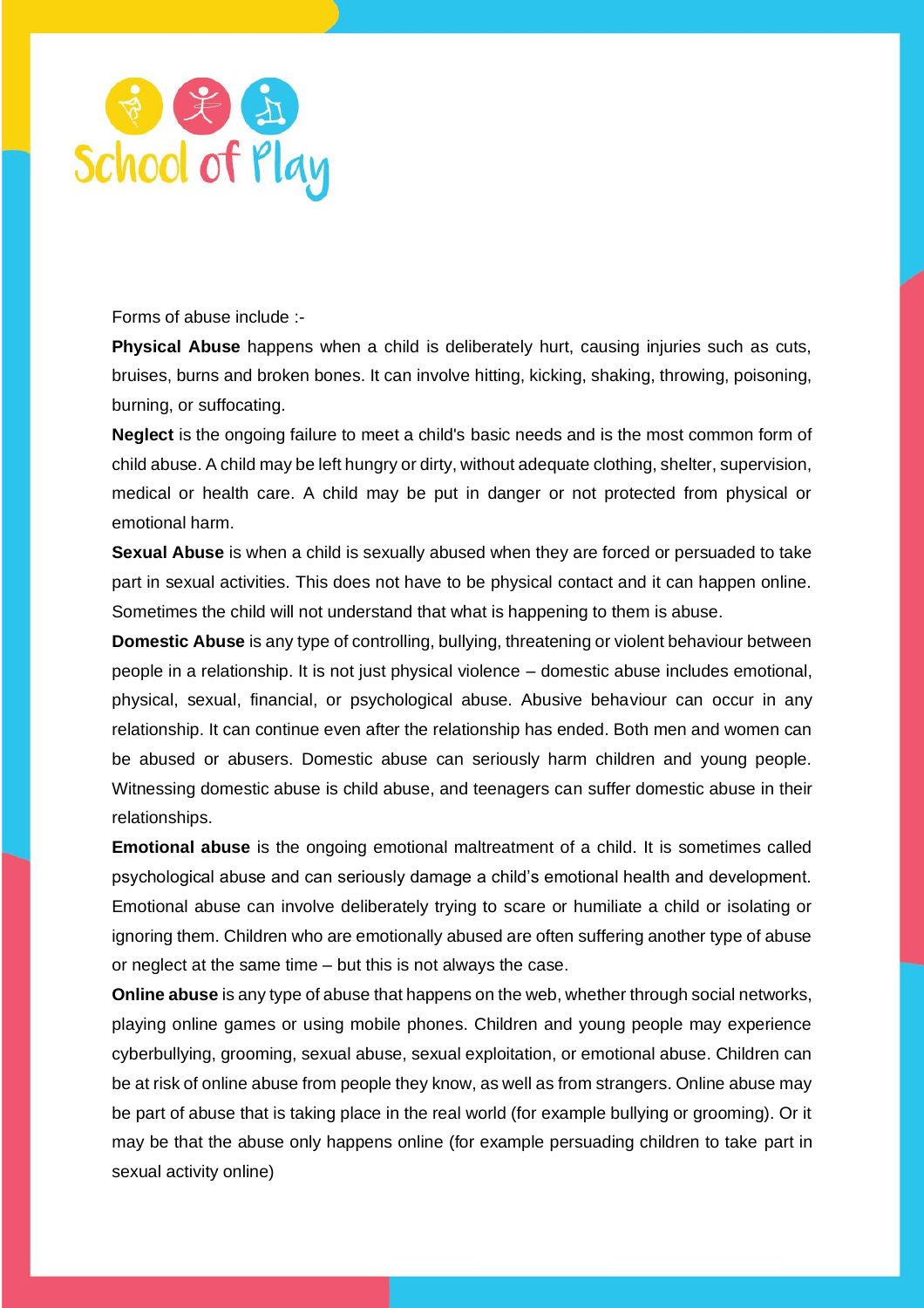

**Fabricated illness** (previously known as Munchausen's syndrome) is a psychological disorder where someone pretends to be ill or deliberately produces symptoms of illness in themselves. Their main intention is to assume the "sick role" to have people care for them and be the centre of attention. Like Sexual abuse, if you suspect this it should not be raised with the parents, it should be reported to your Safeguarding lead and any incidents should be logged. Trafford Strategic Safeguarding Partnership (TSSP) should be contacted for guidance if needed.

**County Lines** Criminal exploitation is also known as 'county lines' and is when gangs and organised crime networks exploit children to sell drugs. Often these children are made to travel across counties, and they use dedicated mobile phone 'lines' to supply drugs.

They operate in major cities such as Liverpool, Manchester and Birmingham, and distribute drugs across counties via 'runners'. Campaigns are currently running in the following areas where county lines are considered to be an issue: Nantwich and Chester.

Vulnerable children and adults are recruited as runners to transport drugs and cash all over the country, so that the criminals behind it can remain detached and less likely to be detected. [https://www.gov.uk/government/publications/criminal-exploitation-of-children-and-vulnerable](https://www.gov.uk/government/publications/criminal-exploitation-of-children-and-vulnerable-adults-county-lines)[adults-county-lines](https://www.gov.uk/government/publications/criminal-exploitation-of-children-and-vulnerable-adults-county-lines)

[https://assets.publishing.service.gov.uk/government/uploads/system/uploads/attachment\\_da](https://assets.publishing.service.gov.uk/government/uploads/system/uploads/attachment_data/file/667308/_County_Lines__preventing_vulnxploitation_A4_editable_poster1.pdf) [ta/file/667308/\\_County\\_Lines\\_\\_preventing\\_vulnxploitation\\_A4\\_editable\\_poster1.pdf](https://assets.publishing.service.gov.uk/government/uploads/system/uploads/attachment_data/file/667308/_County_Lines__preventing_vulnxploitation_A4_editable_poster1.pdf)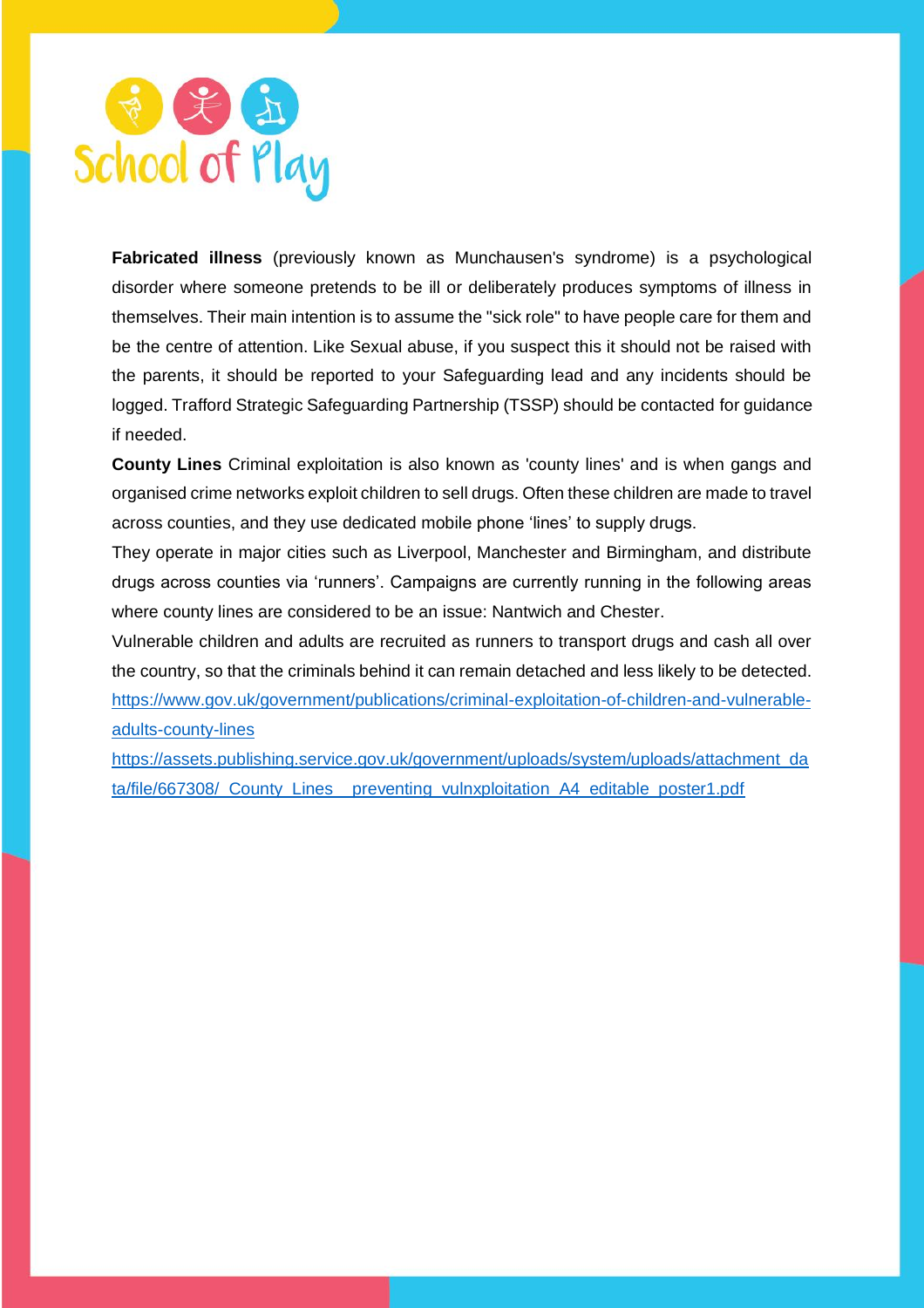

**Cuckooing** Criminals running County Lines will set up a base in a rural area or small town for a short time, taking over the home of a vulnerable person, 'cuckooing' them (named after the cuckoo's practice of taking over other birds' nests for its young).

Victims of 'cuckooing' are often drug users but can include older people, those suffering from mental or physical health problems, female sex workers, single mums and those living in poverty. Victims may suffer from other forms of addiction, such as alcoholism.

Some people may be forced to leave their homes, making themselves homeless and leaving the gangs free to sell drugs in their absence.

## **Special Education Needs and Disabilities**

Children with disabilities or language and communication difficulties may be especially vulnerable to abuse as they may have an impaired capacity to avoid or report abuse. Those with language and communication difficulties may be unable – like many other children – to say what is happening or to tell others.

School of Play is an inclusive setting and welcomes children who may have additional needs, disabilities or language and communication difficulties. When these children are attending staff must be aware of their preferred methods/ways of communicating and be alert to any changes in their behaviour which may indicate distress. This distress may be as a result of a safeguarding issue. Where children with SEND require physical handling and/or lifting to meet their needs then training will be provided to the team so that correct techniques and any specific equipment used is done so correctly and respectfully, whilst at the same time retaining the dignity of those involved.

### **Children's Registers**

Registers are kept on site at every setting and children are marked in as soon as they arrive at club and signed out when they leave, showing that they have left the premises. At the end of each day it is the responsibility of the person in charge to close the setting, ensuring all Health & Safety measures are met and all children have been correctly signed out, checking ALL areas of the setting. Once all areas have been checked the person in charge signs all children's registers to confirm that they are satisfied all children have left the premises.

**Prevent Duty / Training**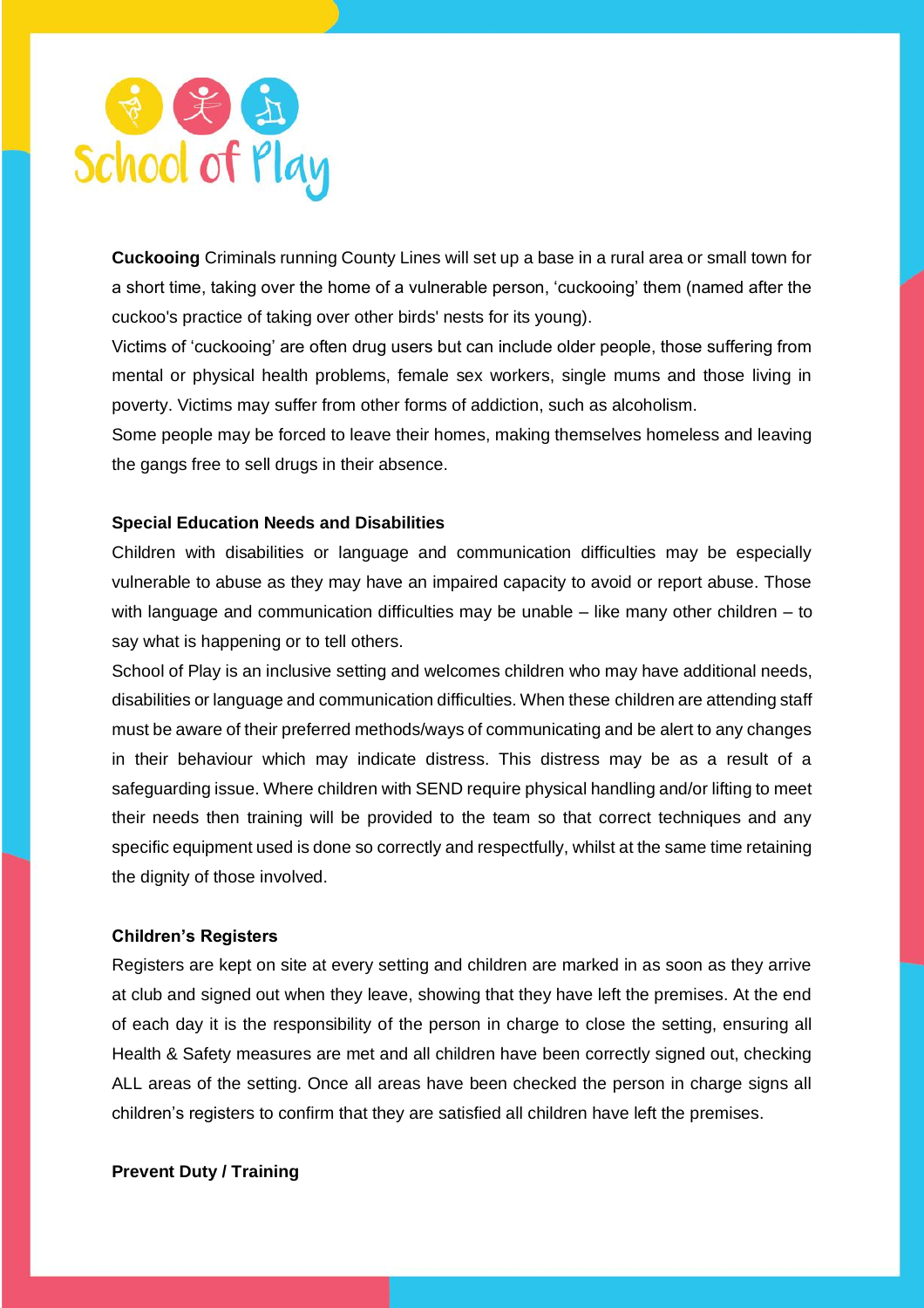

Prevent duty became law in 2015. This is a duty on all schools and registered early years providers to have due regard in preventing people being drawn into terrorism. Practitioners must be alert to any reason for concern in the child's life at home or elsewhere. This includes awareness of the expression of extremist views.

At school of Play we will provide a safe environment for all children to discuss and debate a wide range of issues, encouraging participation in both individual and group forums. We promote fundamental British values, ensuring children know their views and feelings count, helping them develop their self-esteem, have confidence in their own abilities and promote mutual respect.

#### **Domestic abuse/violence**

School of Play believes that all children have the right to be safe at the setting and in their own homes. We are aware that some children may be living in situations where they are directly or indirectly affected by incidents of domestic abuse or violence. Children under 5 are the largest group of children of adult victims and perpetrators. Staff must be alert to the indicators of abuse and have a planned approach to supporting children in a proactive way. We do this through staff training.

#### **Toxic Trio**

The term 'Toxic Trio' is used to describe the issues of domestic abuse, mental ill health, and substance misuse. They are now viewed as key indicators of increased risk of harm to children and young people. Children in one quarter of families experienced all three of the toxic trio. The toxic trio is described as:

- 1. **Domestic abuse:** any incident or pattern of incidents of controlling, coercive or threatening behaviour, violence, or abuse
- 2. **Substance misuse:** causes serious negative consequences (physical, psychological, social, and interpersonal, financial or legal) for users and those around them.
- 3. **Parental mental illness:** does not necessarily have an adverse impact on child's developmental needs, but essential to always assess its implications for each child in family

#### **Child Sexual Exploitation (CSE)**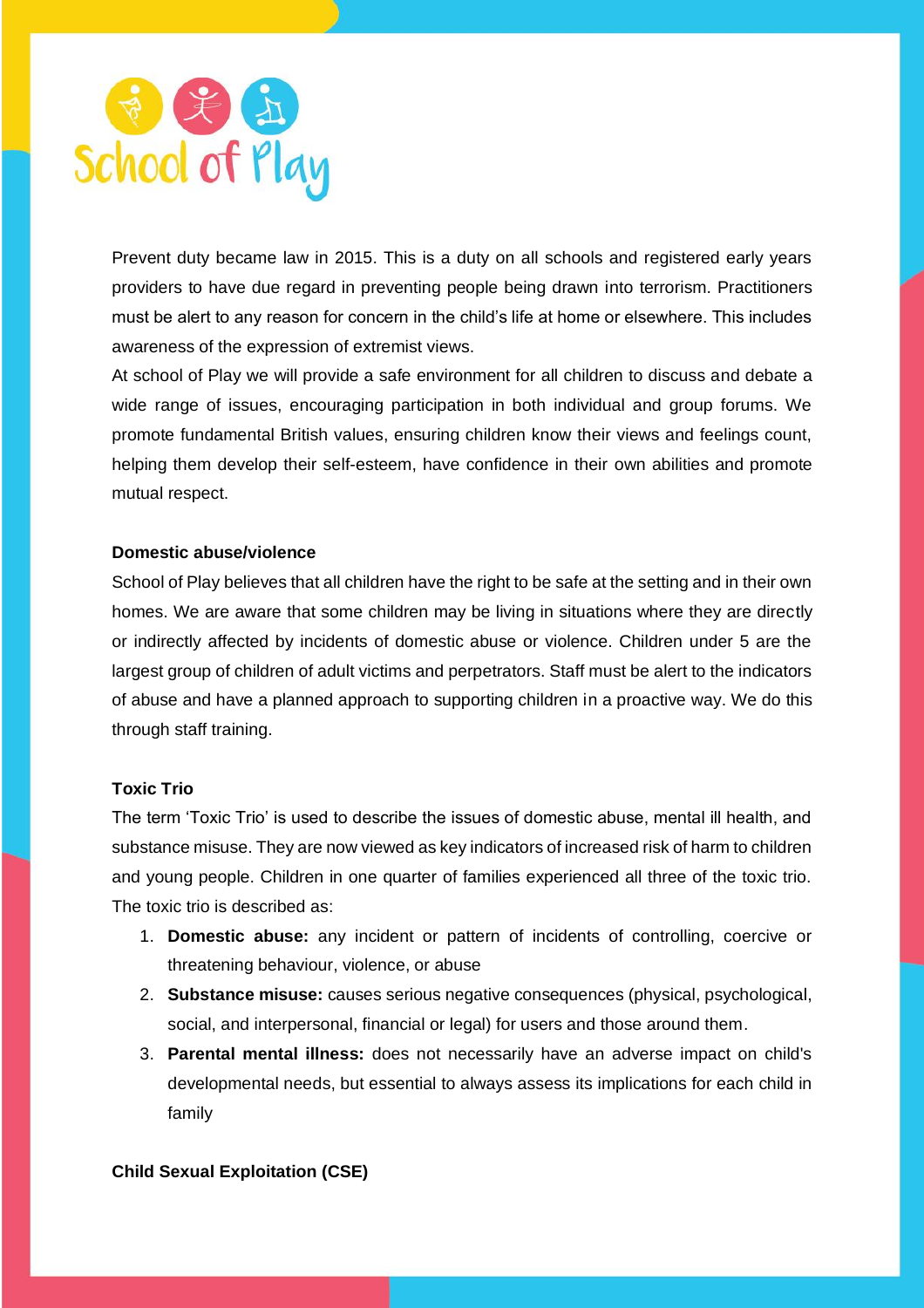

This involves exploitative situations, contexts and relationships where young people receive something (for example food, accommodation, drugs, alcohol, gifts, money or in some cases simply affection) as a result of engaging in sexual activities. Sexual exploitation can take many forms ranging from the seemingly 'consensual' relationship where sex is exchanged for affection or gifts, to serious organised crime by gangs and groups. All staff are alert to possible indicators and will raise concerns as appropriate, through training provided.

## **Female Genital Mutilation (FGM)**

Members of our setting community are alert to the possibility of a girl being at risk of FGM, or already having suffered FGM. They have been made aware that FGM typically takes place between birth and around 15 years old. Potential indicators that a child or young person may be at risk of FGM have been shared through training with the team, we take the same course of action as we would with any form of abuse; the Designated Safeguarding Lead would be contacted where FGM was suspected and the local authority contacted for support. We are mindful that girls at risk of FGM may not yet be aware of the practice or that it may be conducted on them, so sensitivity is always shown when approaching the subject. School of Play employees have a duty to report all cases of FGM and follow mandatory reporting procedures as outlined in:

[https://www.gov.uk/government/publications/mandatory-reporting-of-female-genital](https://www.gov.uk/government/publications/mandatory-reporting-of-female-genital-mutilation-procedural-information)[mutilation-procedural-information](https://www.gov.uk/government/publications/mandatory-reporting-of-female-genital-mutilation-procedural-information)

## **Breast Ironing**

Staff have been made aware of an act of abuse performed on young girls (from around the age of 9 years old) in which their breasts are ironed, massaged and/or pounded, burned with heated objects or covered with an elastic belt to prevent or delay the development of their breasts. Staff are clear that they would follow our usual procedure for recording and reporting this abuse where it is suspected.

### **Parental Responsibility**

When attending school of Play there are certain forms which need signing by those with parental responsibility (PR). Parental responsibility (PR) is having legal rights and responsibilities as a parent in regard to their children.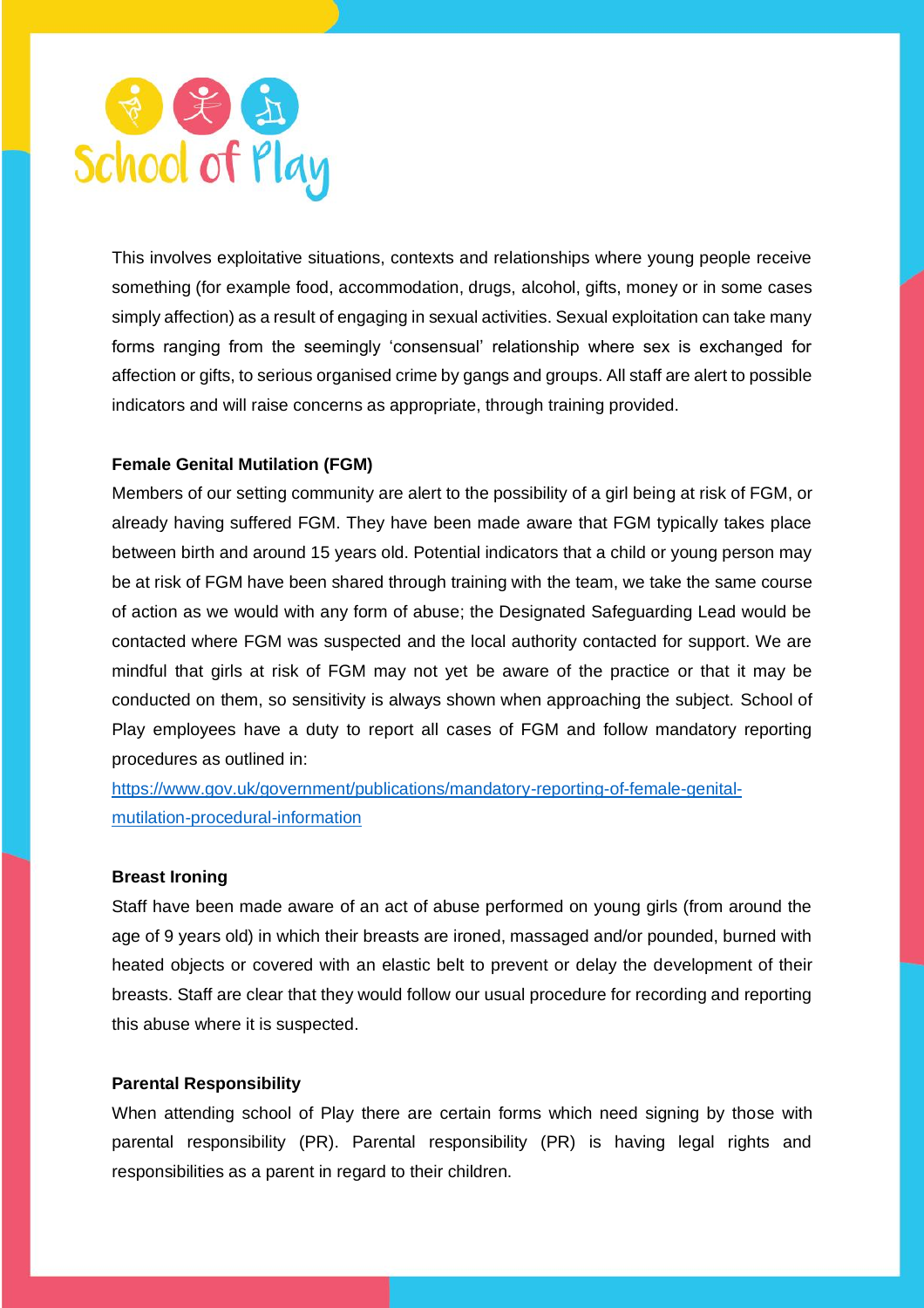

Birth mothers automatically have PR for their children, this can only be removed if the child is legally adopted by others or death. A father usually has PR if he is married to the child's mother, this remains even if parents' divorce or separate. From 2003, unmarried fathers are able to get PR if they jointly register the child's birth with the mother, if they enter a PR agreement with the mother or get a PR order from the court. Fathers of children born before 2003 can gain PR by jointly re -registering their child's birth adding the father's name to the birth certificate, subsequently marrying the mother, entering a PR agreement with the mother or by getting a PR order from the court.

If an order is made to give the children's social care team PR this will allow them to have the overriding decision making in regard to the best interest of the child but it does not remove parental PR. Parents are asked to provide a visual of the child's FULL birth certificate when starting at the setting so the number on the top right corner can be recorded and the names of the parents with PR can be recorded within the welcome pack documentation.

#### **ICT & Internet Safety for Children**

Children are entitled to the opportunity to develop ICT capability through activities that arise in all curriculum areas, undertaken individually or in groups. We provide ICT equipment (iPads, laptops & video cameras) for children's use for all children aged over 3 years. Many children are required to access the internet to do their homework and we facilitate this by providing ICT equipment for all children. Our policy is to encourage use so that children benefit from the information and activities available, whilst at the same time, ensuring that we protect their safety.

#### **Mobile Phones & Camera Use**

All personal mobile phones are handed into the Club Leader and these should be kept in a box whilst staff are working. The person in charge at the setting is the only person to have the box. There will be a work phone at the club which will be used for the purpose of recording child development and activities, photographing displays and the setting environment for sharing best practice on the company's/school website page. Visitors to the setting are politely reminded that mobile phone use is strictly forbidden to safeguard the children, and should they need to use theirs then they must exit the building in order to do so. Notices are displayed at all setting entrances to this effect.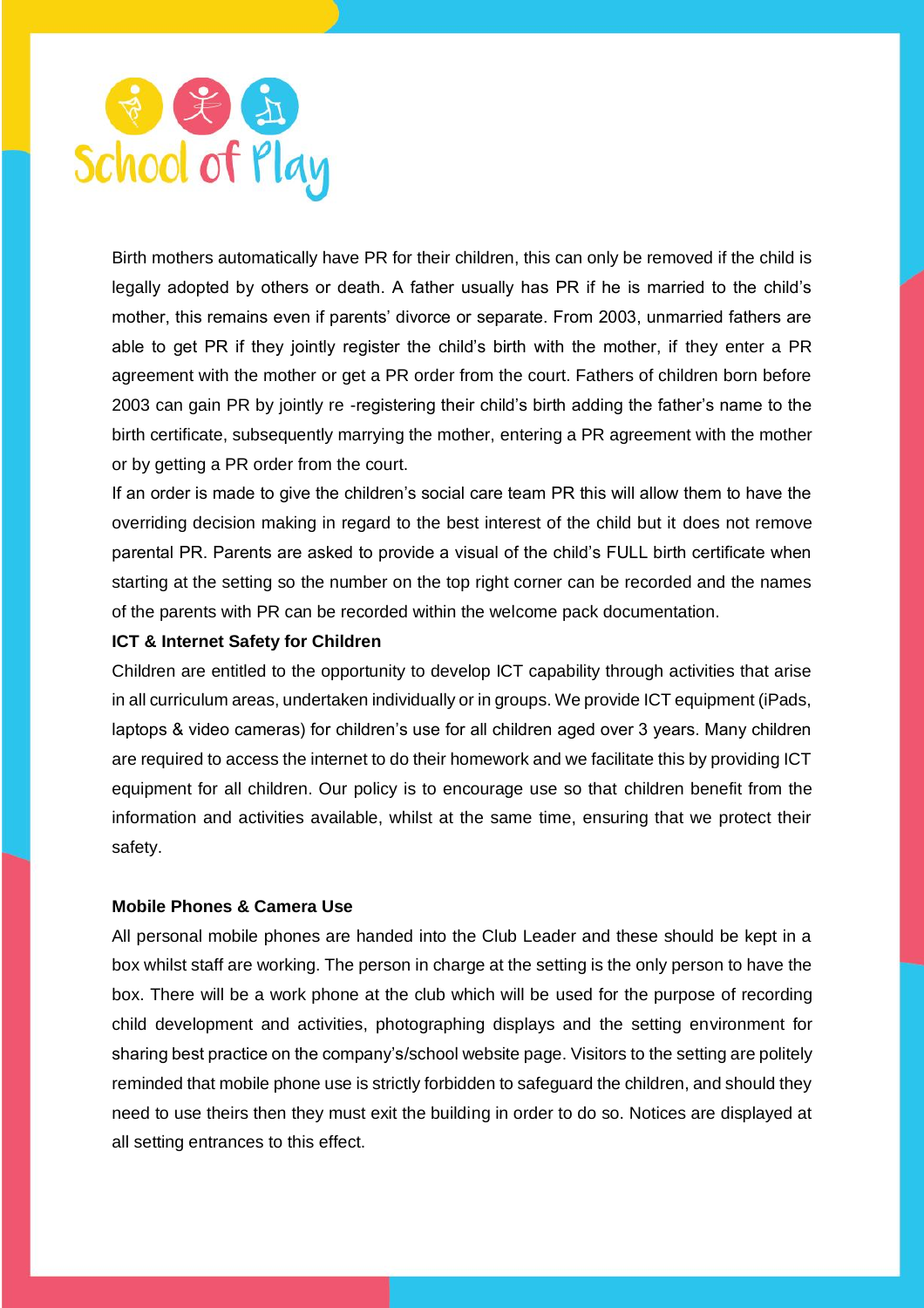

## **Empowering Children**

During their time at school of Play we promote personal dignity and independence as part of our daily intimate care routines, encouraging older children to be respectful of each other and their privacy when using the bathroom areas. We empower children through our practice to be strong; promote their right to be listened to by encouraging them to have a voice, be confident, independent, and enjoy a good vocabulary.

## **Record Keeping**

## *Injuries sustained by children whilst IN our care*

As a matter of good practice all information on accidents or injuries, however minor, must be recorded on an accident forms and it is required that all necessary parties read and sign these forms on collection of their child. Where a child has sustained a head injury of ANY kind e.g. bump to the head the parent/carer will also be notified in the first instance by telephone to notify them of the injury and any decision on further treatment should be made by the parent. They should be given the opportunity to pick the child up and take to hospital for a further check-up but may, leave the child in club being monitored in accordance with our normal illness/accident policies. A head injuries advice slip must be sent home

#### *Injuries sustained by children whilst NOT IN our care*

School of Play requests that parents/carers inform a member of the team of any accidents or injuries that a child has sustained whilst in their care at home or elsewhere. The injuries on arrival form is then completed **by parents/carers** and signed by all necessary parties. These will then be a traceable record. Where parents are unable to complete the form immediately, a team member must fill in the notes section on the form with the information given and then ask the parent to complete the form at the first available opportunity, ensuring it is factually correct.

When collecting children from classrooms, school or any other activity sessions and an injury is observed, the staff should seek an explanation and an Injuries on Arrival form should be completed if the other party has not already completed an accident form and given a copy to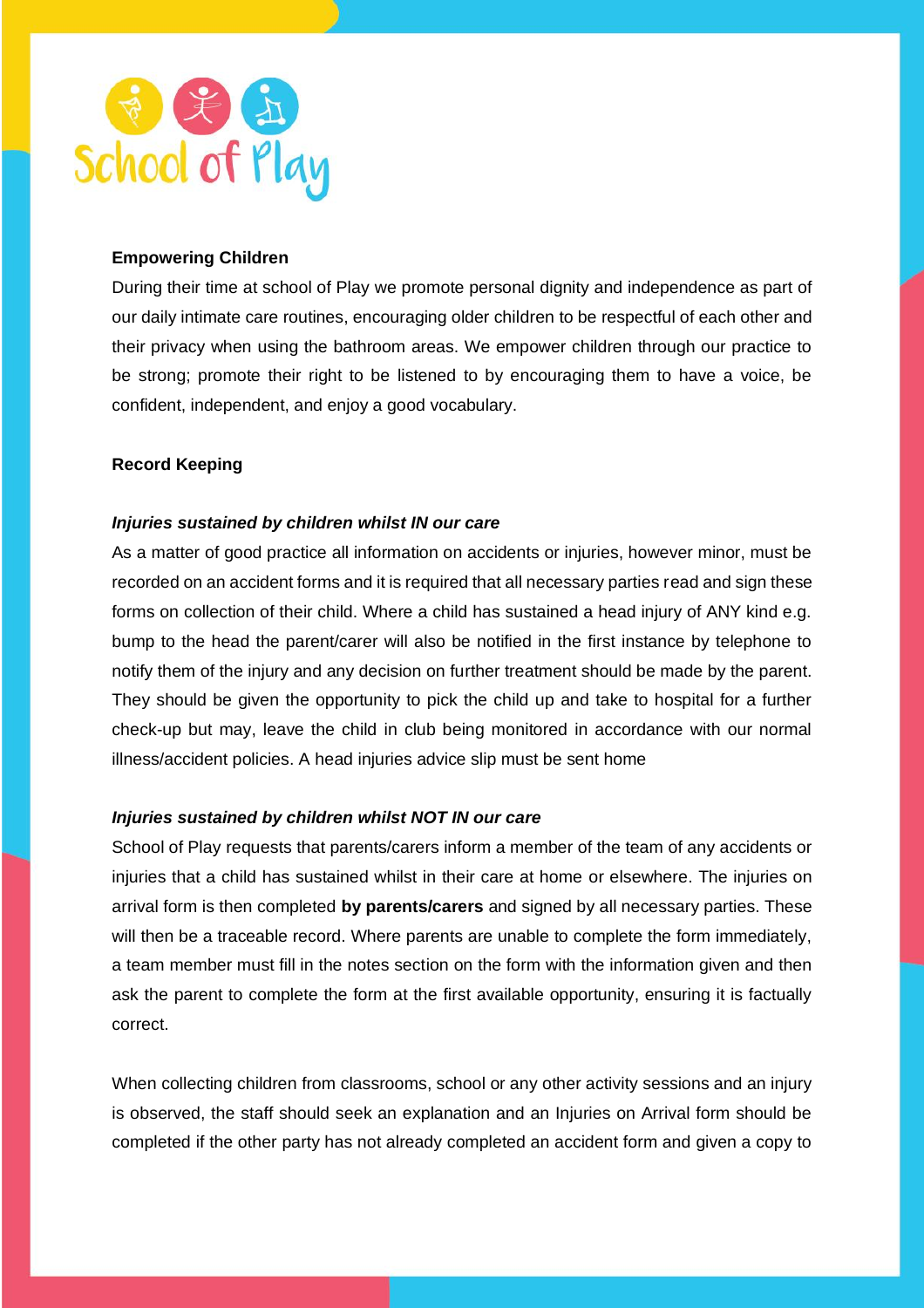

the staff member. Explanations can then be given to parents/carers and all parties can sign the relevant documentation.

## **Safeguarding Training**

School of Play requires staff to complete safeguarding training every two years with an external agency as a mandatory requirement. In addition to this staff are required attend team meetings where safeguarding will be discussed, complete online refresher/training courses around safeguarding and associated subjects, take part in safeguarding scenarios and attend regular supervision meetings.

### **What to do if abuse or neglect is suspected**

If it is suspected that a child at school of Play is at risk/has been/is being abused or discloses to member of the team, all information must be recorded on an notes of concern form immediately, recording any signs and symptoms and exactly what the child has said. If disclosure is made by a child, the team member must accurately report what has been said and who was present. Where necessary the team member must complete a body map to show where exactly on the body the child is suspected to have been abused. On **NO** account must photographs be taken of any injuries or areas where abuse – either physical or sexual - is suspected.

#### **Direct Disclosure**

This is when children will tell you directly that they are being abused or neglected.

### **Indirect Disclosure**

This is when children do not tell directly but communicate what they have experienced indirectly – through their behaviours, emotions, art, writing, appearance, inquiries or discussions about fears, concerns or relationships.

If a member of the team suspects that a child is suffering from neglect, then a record must be set up immediately to monitor the situation. If, after a reasonable time period, it is deemed necessary to take action, then a referral during office hours should be made to the **Children's First Response Team on 0161 912 5125, the Emergency Duty Team can be contacted out of hours on 0161 912 2020** [firstresponse@trafford.gov.uk](mailto:firstresponse@trafford.gov.uk)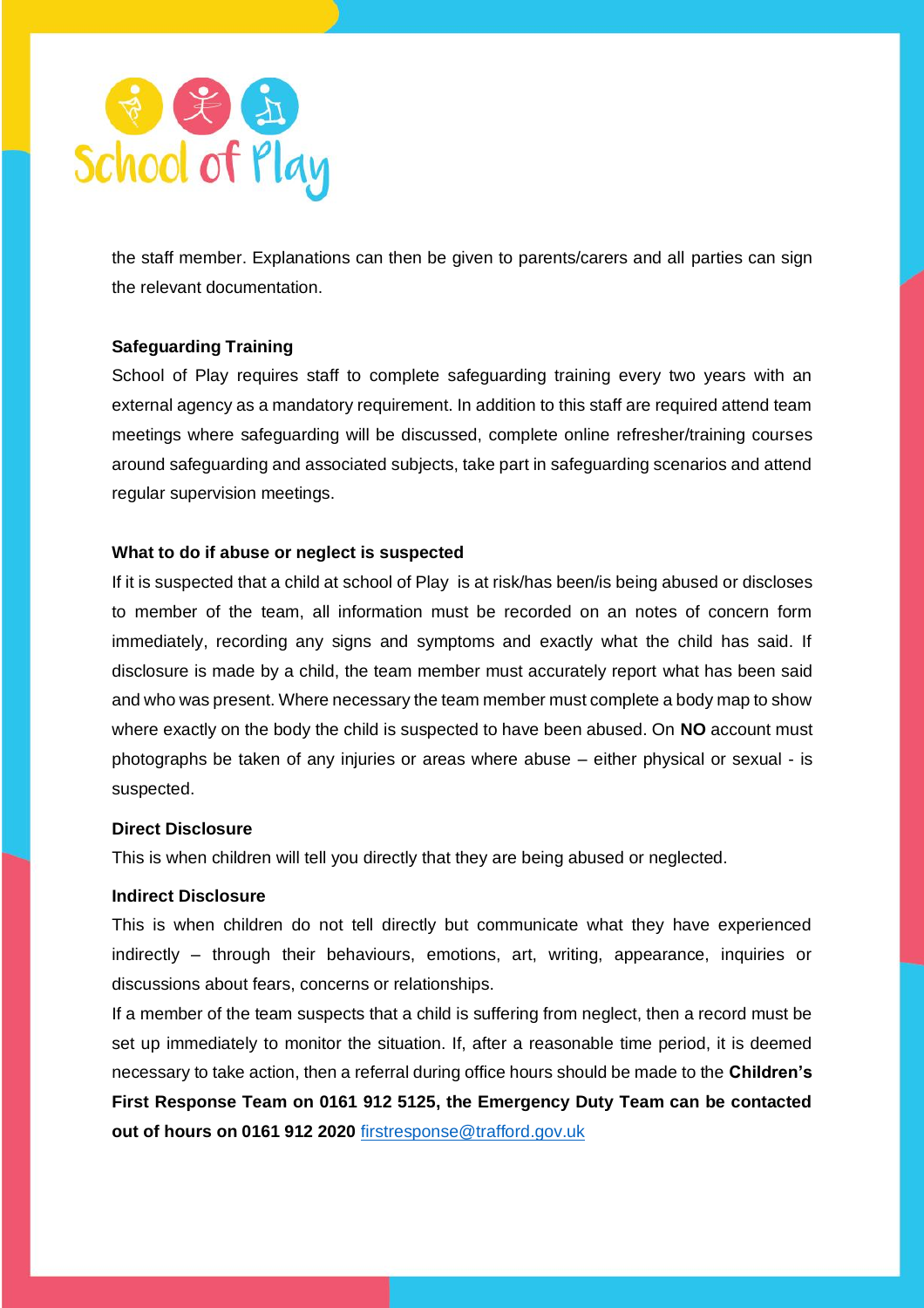

If a team member suspects abuse there are important factors which need to be considered.

## *Important factors:*

Previous concern - have there been other times when incidents and / or injuries involving the same child have led to concern being expressed?

Age and Stage – is the incident and / or injury consistent with the age / stage of development of the child involved?

Explanation - Is the explanation consistent with the nature of the injury?

Parental Attitude – Are they hostile and / or aggressive when spoken to about the incident and / or injury

Child's reaction - Does the child cover up injuries. Ask non leading, open ended questions e.g. How did that happen? Does the child show fear when asked? Have there been any behavioural changes?

Medical Attention - If appropriate and / or necessarily has it been sought or is there a delay in getting it or a lack of it?

# **Supporting the child**

Key points to remember when a child confides in you:

- DO NOT overreact
- Always believe the child
- Support the child
- Assure the child that they were not responsible
- LISTEN to the child and DO NOT ask leading questions or influence the outcome
- Never promise to keep this information confidential to a child as you will have to tell others, and this leads to a breakdown of trust.
- Record the discussion on a notes of concern form

## **Supervisions**

Supervision meetings between team members and the setting manager or deputy in their absence are completed at regular intervals and are recorded. They provide the opportunity for confidential discussions in regard to both the children's welfare and wellbeing and any concerns a team member may have for another member of the team